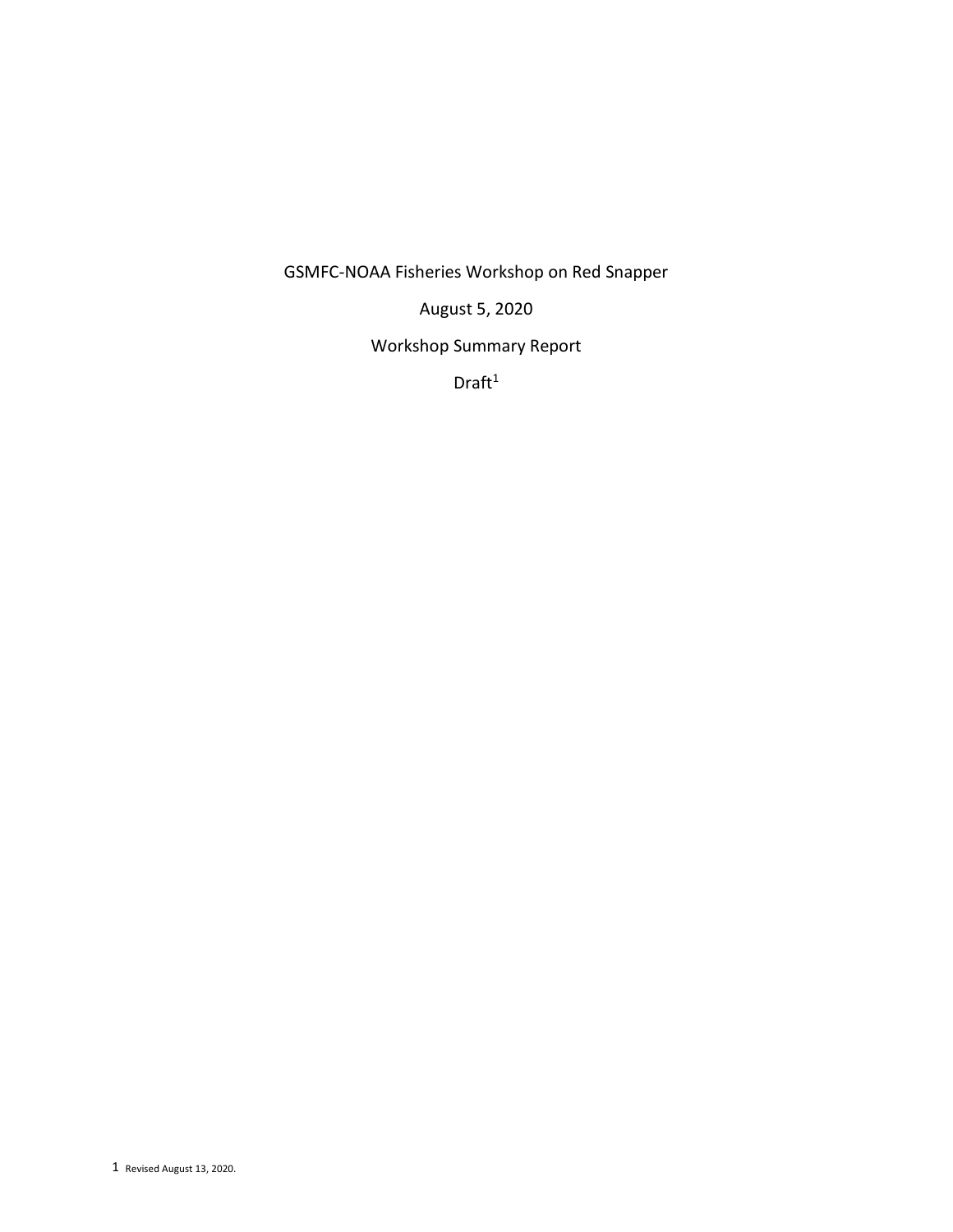#### Background

The Gulf Surveys Calibration workshop webinar represents the fifth in the series of workshops initiated in 2013 to coordinate on the development and implementation of state run general (LA) and supplemental (AL, FL, MS) surveys. The surveys shared common goals of the providing more precise and timely estimates of Gulf of Mexico red snapper recreational catch. The first three workshops, held in a 13-month period in 2013-2014, focused on meeting management and assessment needs, coordination between state, regional and federal partners, and integration of the specialized surveys into MRIP. The consultant report from the first workshop presented two options for survey operation: standalone targeted surveys; and, integrated improvements to the MRIP survey. For either approach, the need to better identify the universe of anglers was considered a necessary first step. The two basic approaches identified in the first workshop report became the basis for the second workshop discussion of: options for improvement or expansion of MRIP; the potential for using permit and license databases to characterize the "red snapper" angler universe; onsite validation of reported information;-, model based approaches to predict total catch from monitored catch. Also discussed was the potential of a longitudinal fishing effort panel survey as a complement to MRIP. In the third workshop which occurred in December 2014, participants decided on two survey approaches: 1) validated self-reporting and probability based complemented intercept surveys with the probability based angler intercepts serving to validate the self-reported catch, and 2) complemented surveys design with separate onsite and offsite surveys similar to the existing MRIP approach. To help ensure that survey designs developed and tested would meet standards for consideration in stock assessments and management, a review process to certify survey designs as statistically valid was described. The certification process also required plans for transition to the new survey methods before their implementation. [Transition planning](https://www.fisheries.noaa.gov/webdam/download/64689259) and [certification](https://www.fisheries.noaa.gov/webdam/download/96469514) processes for recreational fishing catch and effort surveys were later formalized in the NOAA Fisheries Policy Directive System. The data collection challenge represented by the short red snapper season relative to the two survey approaches were examined: for formal probability based onsite/offsite intercept surveys (coined the direct approach during the workshop) sampling efficiency gains from using permit files to improve sample sizes would need to be evaluated in terms of the additional cost for those improvements. Challenges to effective implementation of capture-recapture approaches which only require probability based sampling for the recapture phase, included matching trips from both phases and the potential for correlation bias (violation of the assumption that data collected during the two phases are independent).

Following the third workshop (in consultation with MRIP statistical consultants), the states developed and tested a standalone general survey alternative to the MRIP catch and effort surveys in Louisiana (LA Creel) as well as specialized survey designs to supplement MRIP in AL, MS and FL and the TPWD Creel Survey in Texas. In Florida and Louisiana, the direct approach was used in developing survey designs where in Texas, Alabama, and Mississippi, survey designs were based on capture-recapture methodology. As of December 2018, all states that had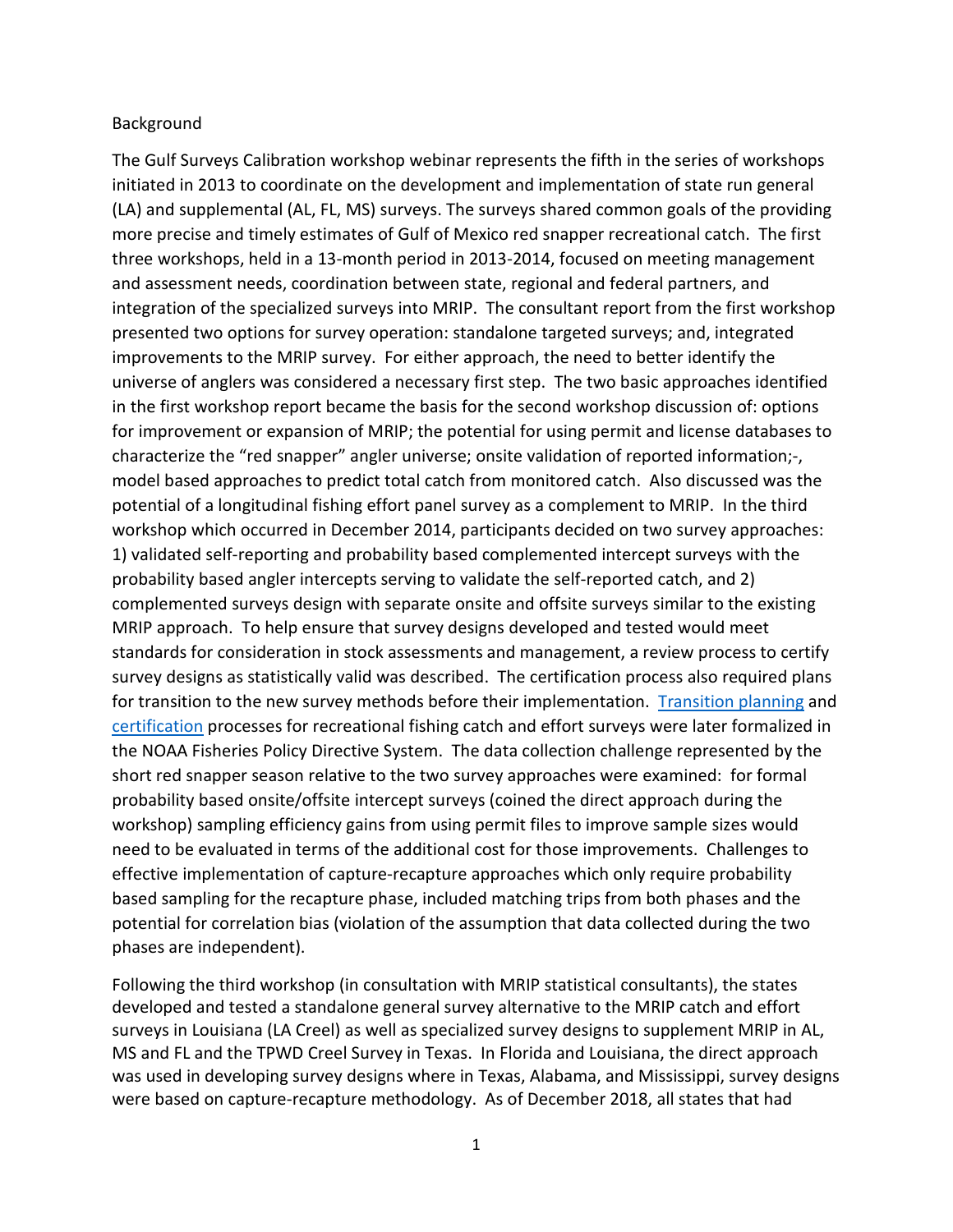requested reviews had their survey designs [certified](https://www.fisheries.noaa.gov/recreational-fishing-data/certified-recreational-fishing-survey-designs) by NOAA Fisheries as statistically valid. Texas did not request a certification review of their methods although collaboration with MRIP consultants on pilot testing of the voluntary iSnapper data collection did contribute to the development process for capture-recapture methods. Consistent catch trend information based on Texas Parks and Wildlife Department's creel survey estimates, which predates the federal data stream, is incorporated into stock assessments.

The fourth workshop, which occurred in the fall of 2018 asked four basic questions - (1) How do we make best use of the supplemental and general surveys? - (2) How do we maintain a comparable time series of red snapper catch estimates in each state? - (3) How do we ensure comparable red snapper catch estimates across states in any given year? - (4) How do we work together to develop and implement a Transition Plan? As each of these questions had integration and calibration considerations, the bulk of the workshop focused on a discussion of options for both. Composite estimation and small area estimation were among the techniques presented to address integration of estimates to produce a Gulf-wide estimate of catch. Composite estimation pursued for initial evaluation by consultants following the workshop did not show promise for automated production of an integrated estimate based on all surveys for a number of reasons, including a concern over bias associated with estimators (based on nonoverlapping confidence intervals) and a lack of independence because MRIP intercept data is used by more than one survey. Consultants recommended that the problem of integration should continue to be evaluated, but that the priority should be on development of calibrations. In terms of calibration options, consultants presented two approaches: simple ratio based calibrations, which could be completed relatively quickly; and, more sophisticated techniques such as modeling (used for development of the MRIP effort survey calibrations), which would take more time to investigate and may not be necessary (i.e., may not produce an outcome very different from the simple ratio based calibrations). In spring of 2020, MS, AL, and FL, with MRIP consultant input, presented initial simple ratio-based calibrations to convert between MRIP FES-based catch estimates and the state survey estimates. LA had been working with the Office of Science and Technology since 2017 on their calibration methods and presented the simple ratio based approach in the 2018 workshop. In the workshop the FESstate option was preferred to a CHTS-State calibration for a variety of reasons: the CHTS was no longer in use and the FES had been identified as the official NOAA Fisheries method beginning in 2018; a fully calibrated time series was already available for the FES; in their 2017 review of the FES the National Academies endorsed the FES as a major improvement over the CHTS; CHTS based catch estimates had been shown to be biased low; and calibrations to create CHTS like estimates moving forward are expected to degrade over time.

#### Why is calibration needed?

Catch and effort surveys and associated estimates of catch must meet competing stock assessment and management needs. On one hand, annual trend information for catch over the range of a fish stock is desirable for a meaningful evaluation of the status of the entire stock.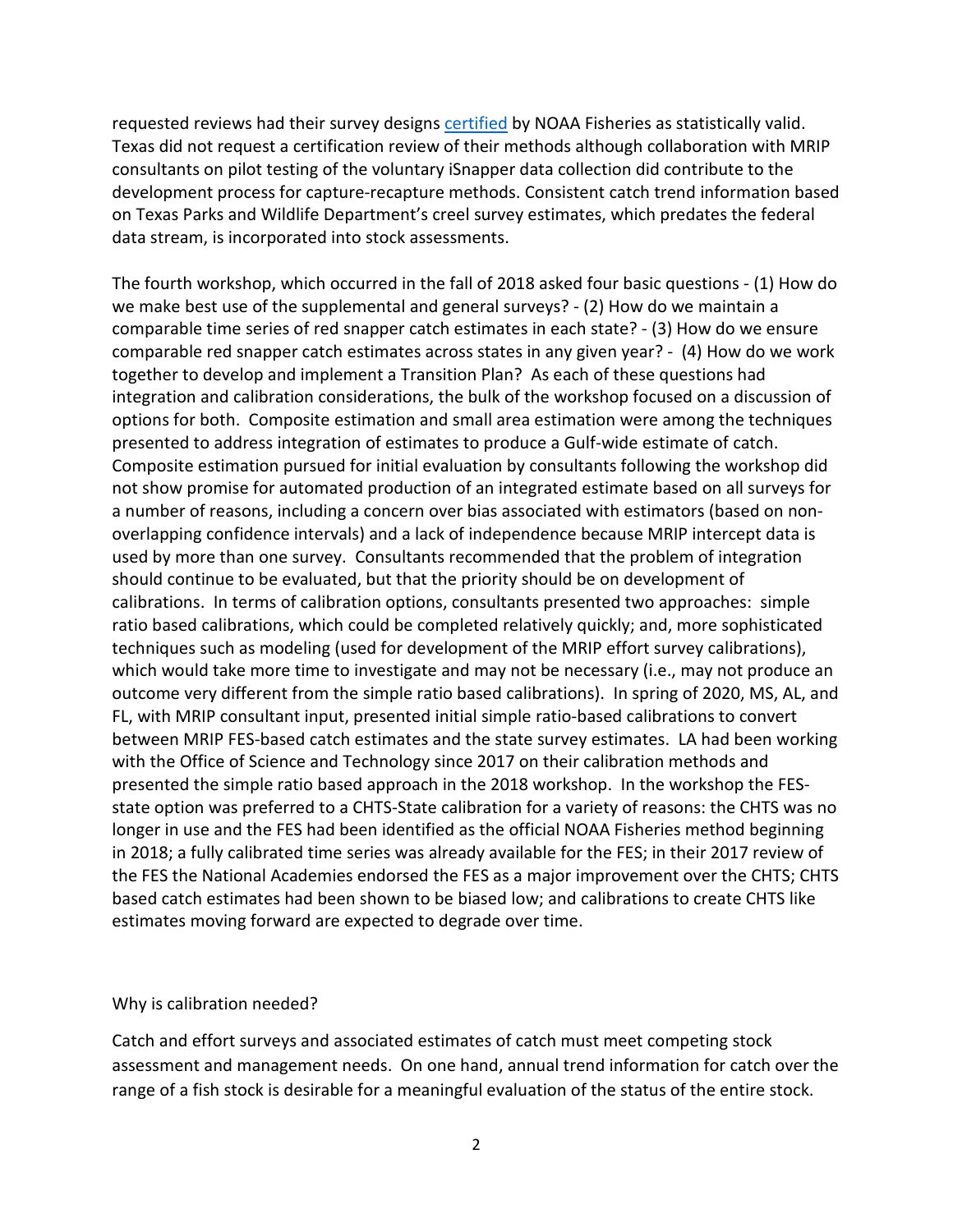On the other hand, needs for quota management at the state level may present a challenge to a general survey designed to produce catch estimates for a large number of species over a large area. The development of specialized surveys designed to provide catch estimates at the state level, for a single species or small suite of species, that are more precise and timely addresses the latter but also presents a scenario in which two estimates of annual catch are produced. The need for a consistent time series that accounts for changes in survey methods is critical to a meaningful interpretation of catch trends and indices of abundance derived from survey estimates and underlies the need for calibration when comparing estimates produced using different methods. The purpose of calibration is simply to allow estimates produced using one method to be expressed in the units of a different method. In the case of the Gulf of Mexico red snapper, calibrations facilitate conversion of annual catch limits derived using estimates based on the now replaced Coastal Household Telephone Survey (or CHTS) to the state survey units in which the CHTS-based annual catch limits are monitored. Calibration facilitates conversion of estimates produced using different methods in each state to a common standard, which greatly facilitates a representative Gulf-wide estimate of catch that is consistent with catch trend information.

The various calibration scenarios were described in terms of their statistical defensibility and practicality in a white paper jointly produced by NOAA Fisheries Office of Science and Technology and the Southeast Fisheries Science Center.

## AM Session

## **Overview**

The workshop began with a statement of workshop objectives and an overview of previous workshop findings. Workshop participants would:

- Be presented with ratio-based calibration methods and methods developed by NOAA Fisheries Southeast Regional Office for converting FES based catch estimates to CHTS 'currency' (standard for the most recent stock assessment completed in 2018)
- hear MRIP statistical consultant input on those methods
- and determine next steps (including improving transparency through establishment and support for a transition team sub-group to guide implementation of the state surveys in coordination with MRIP, definition of a data management structure, consideration of research needs as they pertain to improving the understanding of drivers for differences between estimates and coordinating future calibration efforts to reduce disruption to the time series and ACL development).

A number of key questions were posed at the beginning of the workshop. Those included:

• Are the ratio based approaches presented reasonable?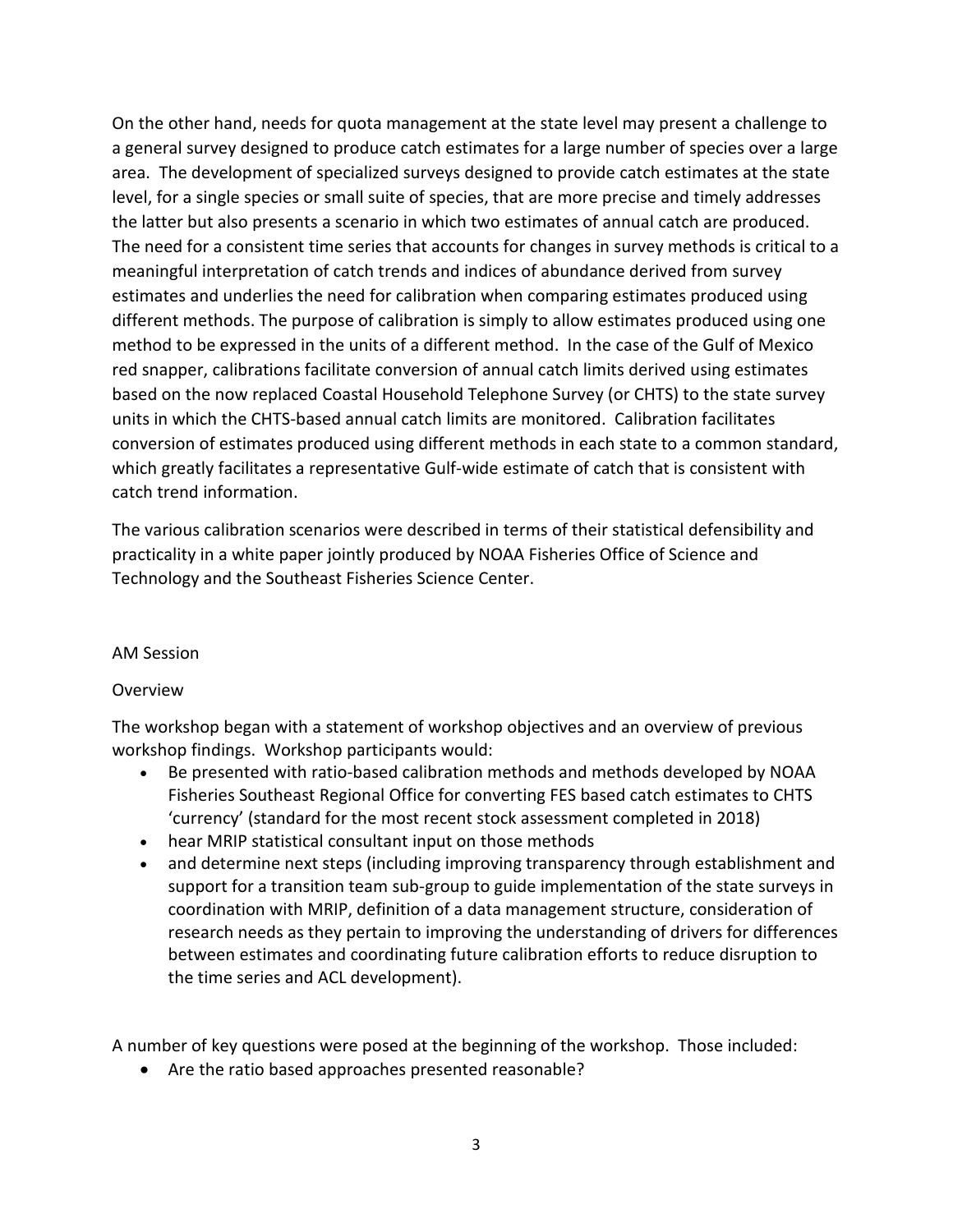- What is the proposed Transition Team Sub Group's role? And related to the Transition Team SG's role;
	- How will data be managed to better facilitate transparency?
	- What is a reasonable timeline for revisiting calibrations as more data become available? (Model-based and alternative approaches as well as state coordination with MRIP, being mindful of disruptive nature of calibration/recalibration on management)
	- What are the drivers for differences between survey estimates?

While the afternoon session was largely concerned with next steps, the morning session focused on providing context for the current workshop and presenting calibration methods.

Also included in the initial overview was a description of the basic objectives of the workshop as described in the workshop agenda. Those objectives were:

- (1) To clarify for all parties involved the processes and methodologies employed to establish calibration ratios that allow state collected survey data (i.e., data collected by Alabama, Florida, Louisiana, and Mississippi) to be converted to red snapper recreational catch information that is consistent with and comparable to allowable catch limits that were developed and established using the most recent red snapper stock assessment and CHTS derived data.
- (2) To identify a process, or key elements of a process, going forward that will enable the Gulf of Mexico Fishery Management Council to make informed management decisions based on the best available information and science.

Emphasized in the initial overview of the process was the role of the MRIP consultants, which was to provide recommendations based on their expertise as to the "reasonableness" or suitability of the calibration methods presented by the states. Consultant recommendations would not reflect any endorsement of proposed state quotas presented but would be available for consideration by the Gulf Council Scientific and Statistical Committee.

# State presentation summaries

Each of the states had presented calibration approaches to the consultants and received consultant feedback prior to the workshop.

AL: Due to time constraints as a result of technical issues that delayed the workshop for approximately one hour and in the interests of completing workshop objects, background information provided in the AL DCNR presentation was not presented. Instead, the presentation focused on calibration development, which included ratios calculated for Snapper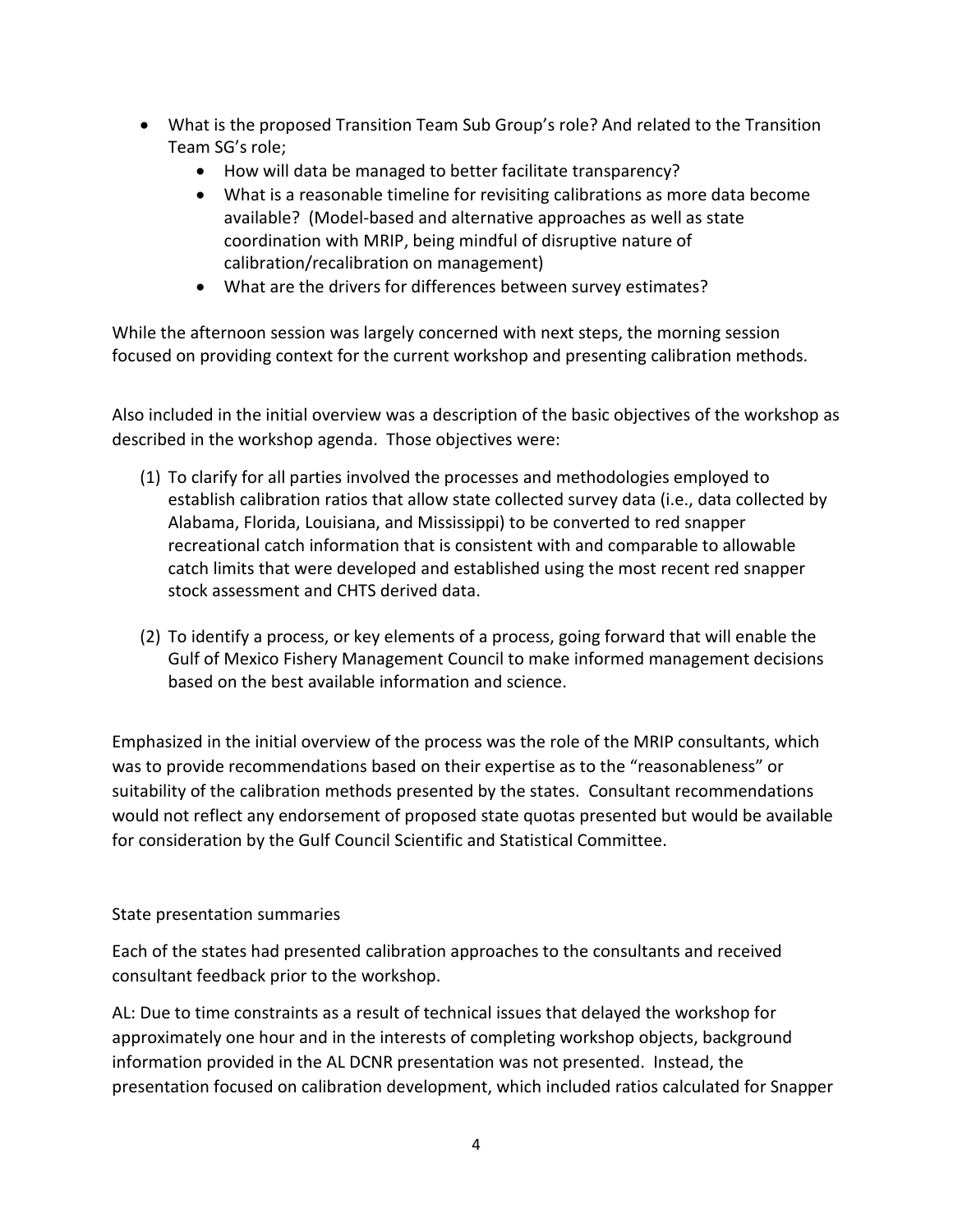Check to MRIP CHTS and FES standards for private-rental boat anglers only. Ratios were developed for harvested fish in both numbers and pounds with the latter being the preferred option because quotas were presented in weight. Data from 2014-2019 were examined and based on the stability of the ratios, 2018-2019 estimates were recommended by the state for use. There were concerns expressed regarding the accounting of out-of-season discarded catch.

FL: The Florida Fish and Wildlife Conservation Commission was a participant in all of the previous red snapper workshops and initiated development of a Gulf Reef Fish Survey (GRFS) calibration in 2020. The calibration was reviewed by consultants in March 2020 and input provided. A final report detailing the approach was submitted in June 2020. An overview of the GRFS was provided which included reference to the current survey coverage relative to MRIP and state plans to expand coverage throughout the state. The presentation on GRFS also described its focus on providing monthly estimates of landings and discards for a select suite of reef fish species for the private boat mode only. The calibration approach combined wave level data across all years for which the MRIP and GRFS surveys overlapped to produce a single calibration ratio. A variance estimate was then calculated for the ratio based on the *Delta* method and FES based estimates converted to the GRFS standard. A correlation coefficient of Rho=0.5 was presented as compromise between extreme values of 0 and 1.

LA: In their overview, the need for a LA Creel calibration was presented in terms of monitoring requirements for ACLs established in the SouthEast Data, Assessment, and Review (SEDAR 52) Gulf red snapper stock assessment in 2018, developed using the CHTS standard. Louisiana was limited to a single year of side-by-side comparisons of CHTS, FES, APAIS and LA Creel. The last year of the full APAIS in the state was 2013 with LA Creel becoming the general survey in 2014. The APAIS was conducted once more in 2015 alongside LA Creel for comparison purposes, and both the FES and CHTS were conducted in 2015-2017 in the state. Ratios were examined at the wave level to exclude from consideration waves that the Louisiana Department of Wildlife and Fisheries (LDWF) felt were not consistent with historic MRIP or recent LA creel estimate distributions. Ratios presented were based on all six waves, although MRIP wave 5 estimates for 2015 were considered inconsistent with other years.

MS: In contrast to other states, Mississippi Department of Marine Resources (MDMR) presented an alternative option to the ratio-based calibrations presented earlier to the consultants. In their previous version, ratios were developed using a readily available R program software package developed to yield ratios. MS provided an overview of the Tails n' Scales survey describing the unique ability of the survey design to accurately match validation intercepts with reported trips and a compliance rate of 95%. Concerns expressed by MS included potential sample size effects on MRIP FES estimates of fishing effort. The case was made that the relationship between APAIS intercepts with red snapper harvest and catch estimates was weak, with the Tails n' Scales survey showing a much stronger correlation. This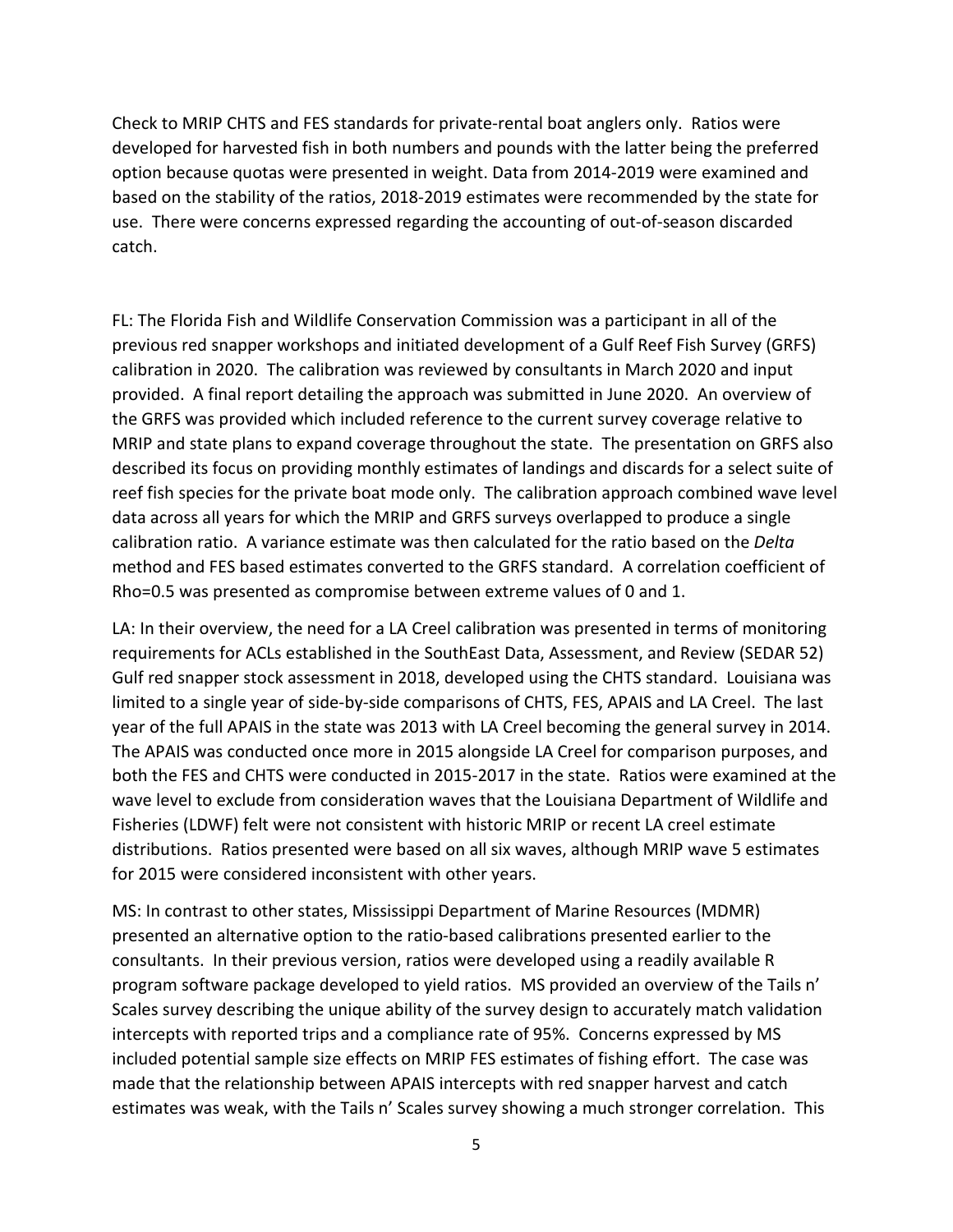is expected since a goal of Tails n' Scales is to provide more precise catch estimates. It should be noted that the trends shown are similar in direction. FES based private boat effort estimates by wave were presented to also illustrate potential low sample size effects. The case was made that effort estimates should show a consistent pattern or distribution across waves. However, no measures of precision were provided and no tests of comparison were presented. While it must be acknowledged that low sample size effects is a concern in probability based sampling survey designs and the reliability of estimates can be impacted at higher levels of resolution, measures of sampling error are available. MRIP estimates of directed effort were presented relative to Tails n' Scales estimates to demonstrate the inaccuracy of information provided using FES methods under the untested assumption that Tails n' Scales estimates are unbiased. The distribution of trips per registered Tails n' Scales user was presented but a similar distribution for the FES was not offered for comparison. Also, it is not clear if annual patterns are very different. Concern regarding the precision of MRIP estimates and the effectiveness of the MRIP design at current sampling levels in MS is acknowledged in the underlying objectives of specialized survey methods, which were designed to address needs for greater temporal and spatial resolution offering more precise estimates for the short season recreational red snapper fishery. The argument made that MRIP and Tails n' Scales estimates are not comparable reinforces the need for calibrations to allow for more appropriate comparisons. Recommendations made by MS in their presentation included: determine BSIA and complete the assessment before promulgating any rules that would shift states' established quotas; based on those assessment outputs states can work with NOAA Fisheries through GSMFC to develop calibrations in each state's management units; continually review the FES to determine feasibility and explain why estimates have increased dramatically since implementation.<sup>1</sup>

MS presented a meta-analysis based approach. The approach was premised on the assumption that the true estimate lies between the two estimates being considered. Under the approach the less precise MRIP estimates were down-weighted while the more precise Tails n' Scales estimates received a higher weight. The measures of precision for both sets of estimates were used as "quality scores" which were then used to construct a ratio. This approach is similar to the composite estimation methodology initially evaluated by the MRIP consultants and found to be problematic as described earlier.

In a wrap up of the morning session activities, the approaches presented by each state were summarized for participants. To help consultants prepare for private deliberations scheduled to occur during lunch and immediately following the afternoon session, they requested clarification on a number of points presented by MS and had a question for FL regarding the choice of correlation coefficient. To better understand the new methods presented by MS, consultants would need some time outside of the workshop, to review the applicability of the approach and literature cited in the MS presentation. Consultants also requested points of contact for the states and NOAA should they have questions that require immediate attention given the short turn around for recommendations in time for the Gulf SSC meeting on August 11-12.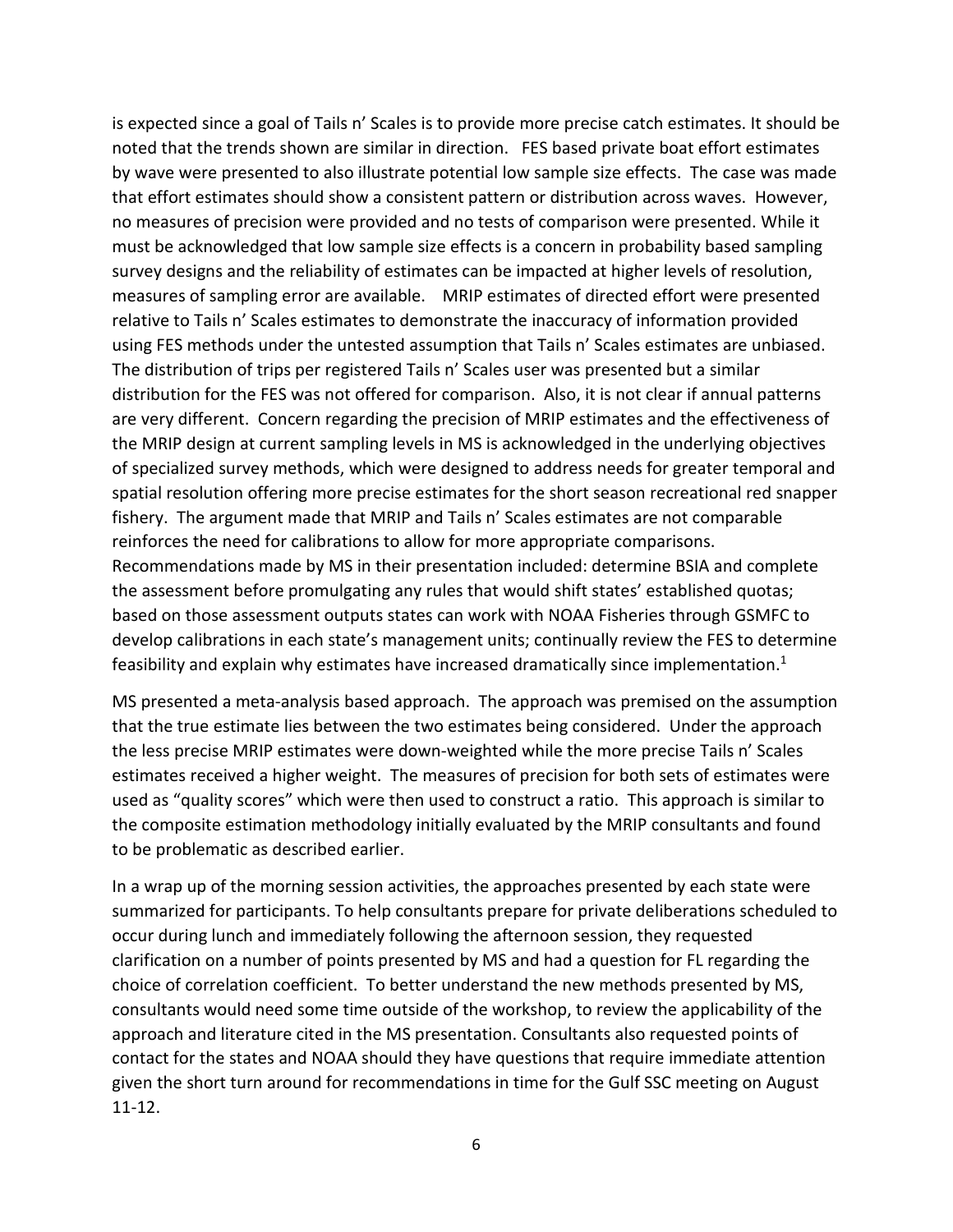#### PM Session

The afternoon session began with an overview of the method used by the SERO to express the CHTS based ACLs in state survey units.

SERO: In the presentation by the NOAA Fisheries Southeast Regional Office, the basic approach used to convert CHTS based ACLs to state based estimates was presented. Two options were considered. The first option limited estimates to 2015-2017, which corresponded to the benchmarking years for the FES and CHTS and included data from the state surveys. The second option looked at the entire period for which data were available for the state supplemental surveys (2015-2019). Ratios were produced for the FES : CHTS and FES : State survey estimates and combined to produce a conversion for the CHTS based ACLs to the State surveys. Pros and cons were presented for both methods. A pro for the shorter time series was that it included true estimates and did not include modeled CHTS-like estimates for 2018- 2019. Cons were that the time series included reduced sample sizes for the FES while it was being conducted side by side with the CHTS and state surveys were still in development. Pros for using the extended time series were that it included the entire time period in computing an average and that it included more recent years where FES sample sizes were increased and the state surveys had been certified and were considered more stable in terms of their calibration ratios. A con was that CHTS like estimates had to be modeled for 2018-2019 and the reliability of the estimates might be expected to diminish over time.

SSC participants had questions regarding measures of uncertainty around calculated ratios. Clarification was sought by NOAA Fisheries Office of Science and Technology on the provision of variance estimates and the format of the information requested. SSC members requested a more detailed presentation of the pros and cons for the two time series presented.

Gulf Transition Team Sub Group.

Based on the effectiveness of the MRIP transition team in defining a transparent and inclusive process for the transition from legacy MRIP/MRFSS methodologies to the new MRIP methods, development of FES and APAIS calibrations, a logical progression was to extend this model by establishing a Gulf sub group (SG) of the transition team that would manage transition of the new specialized state surveys. Responsibilities would include defining partner roles in data management and accessibility as well as quality assurance measures. As a number of the representatives on the GulfFIN committee were also members of the transition team, and the GSMFC already managed the APAIS data collection efforts as well as state commercial data, it was logical that the Commission would play a central role in data management. As the data are likely to be used in science and management, NOAA analysts have requested to make them as easy as possible to access securely. It was noted that the data housing infrastructure was already in place at GSMFC to do this. GSMFC offered that they would support making available whatever data are needed (raw data, estimate data, metadata, etc.,), contingent on partner consent for and agreement on the proposed level of transparency. The commission views itself as a conduit for making data available, but